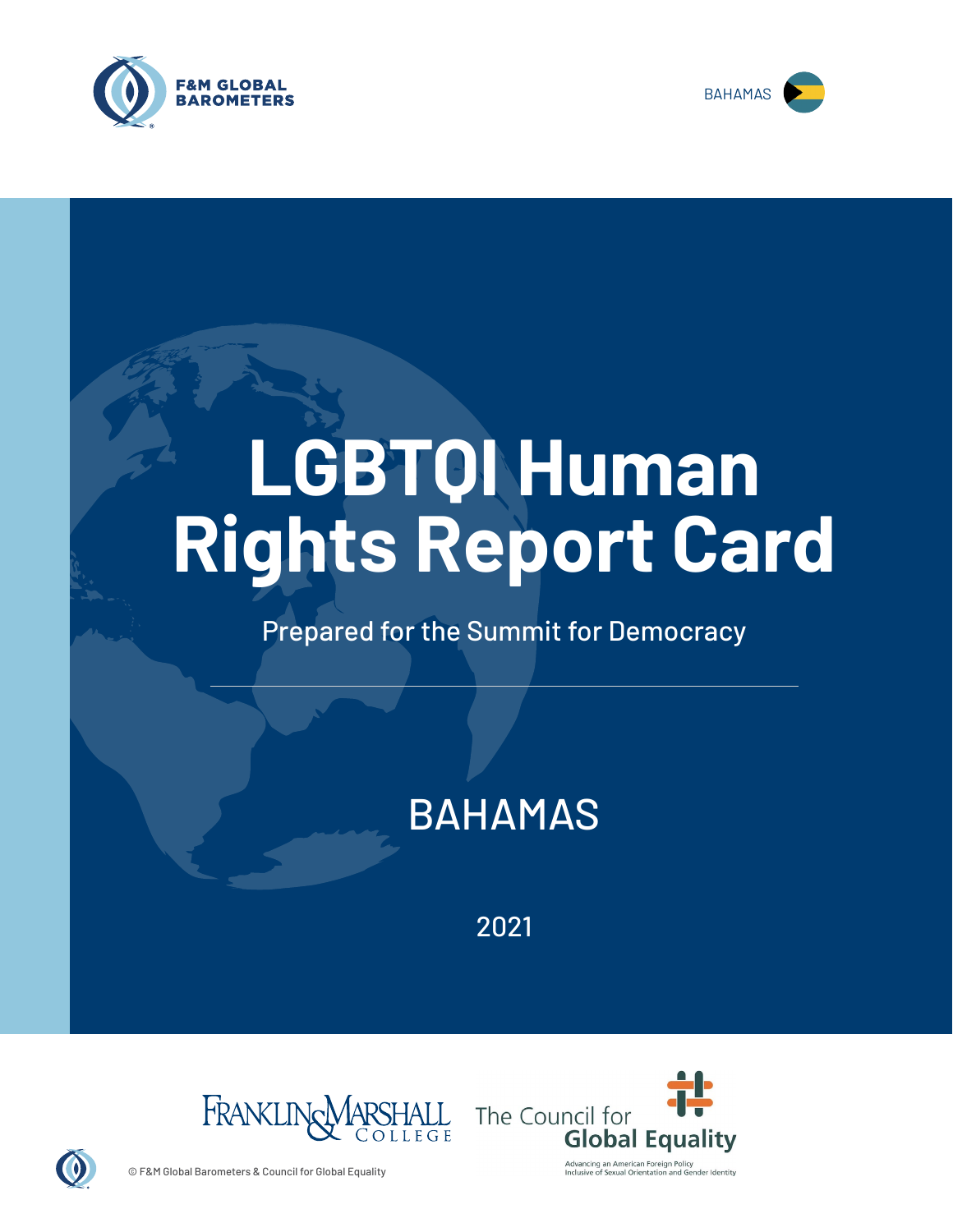



# Bahamas

# Report Card on the Human Rights of LGBTQI Peoples

## **OVERVIEW**

Inclusive democracies value the democratic, economic, and social contributions of *all* citizens. Indeed, democracy itself cannot thrive unless the human rights of all people are protected, and this must include protections for often marginalized lesbian, gay, bisexual, transgender, queer, and intersex (LGBTQI) peoples. Advancing rights for the protection of LGBTQI people is also closely correlated to broader democratic dividends, including efforts to address democratic backsliding, fight corruption, and build resilient movements to fight authoritarianism. These themes of the Summit for Democracy are also themes of LGBTQI movements around the world.

This report card provides a concise measurement of the attainment of core human rights protections for LGBTQI individuals. It sets the collective standard for participating states' core legal obligations toward LGBTQI peoples and consequently the ability of LGBTQI citizens to contribute to and benefit from democratic institutions. Countries are graded on three dimensions: Basic Rights, Protection from Violence, and Socio-economic rights. Only one state has achieved all benchmarks. The Summit for Democracy signals the start of a year of action when all states will have an opportunity to demonstrate progress in advancing the human rights and democratic participation of LGBTQI peoples.

The report card is based on **2020** baseline data and will be updated during the year of action to reflect advances over the coming year, culminating in a 2022 report at the end of the Summit process.

| $0 - 59\%$ | $60 - 69\%$ | $70 - 79\%$ | $80 - 89\%$ | $90 - 100\%$ |
|------------|-------------|-------------|-------------|--------------|
| Failing    | Poor        | Fair        | Good        | Excellent    |

# **REPORT CARD SCALE**

# **ADDITIONAL DEMOCRACY INDICATORS**

| Democracy Index<br>Full Democracy 8-10   Flawed Democracy 6-8   Hybrid Democracy 4-6   Authoritarian 0-4 | $\circ$<br>202       | <b>NA</b> |
|----------------------------------------------------------------------------------------------------------|----------------------|-----------|
| Freedom House Freedom in the World<br>Free 70-100   Partly Free 40-69   Not Free 0-39                    | 2020                 | 91/100    |
| <b>Corruption Perceptions Index</b><br>Very Clean 100/100   Highly Corrupt 0/100                         | 020<br>$\sim$        | 63/100    |
| <b>Global Acceptance Index</b><br>High Acceptance 10   Low Acceptance 0                                  | $017 - 20$<br>$\sim$ | 4.09/10   |
| <b>Fragile States Index</b><br>Sustainable 0-30   Stable 30-60   Warning 60-90   Alert 90-100            | 020<br>$\bar{\sim}$  | 49.9/100  |
| <b>UNDP Gender Inequality Index</b><br>Very High 0.0   Low 1.0                                           | 019<br>$\sim$        | 0.341/1   |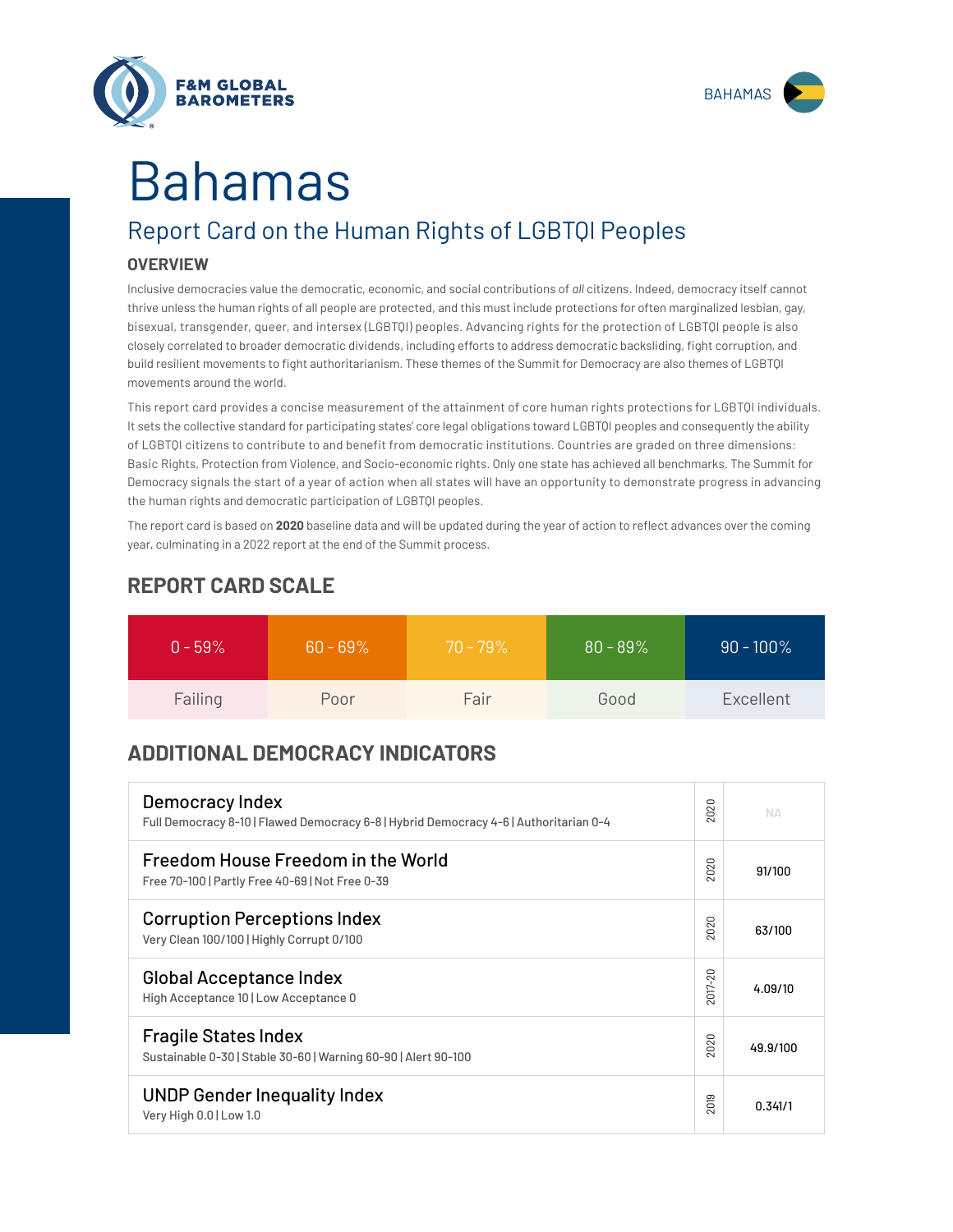



**The report card items are based on 2020 baseline data.**

| 70%   | <b>DIMENSION 1: BASIC HUMAN RIGHTS</b>                                                               | <b>YES</b> | N <sub>0</sub> |
|-------|------------------------------------------------------------------------------------------------------|------------|----------------|
|       | 1 No criminalization of sexual orientation                                                           |            | $\bigcirc$     |
|       | 2 No criminalization of gender identity or expression                                                |            |                |
|       | 3 Freedom from arbitrary arrest based on sexual orientation                                          |            | $\bigcirc$     |
|       | 4 Freedom from arbitrary arrest based on gender identity                                             |            | $\bullet$      |
|       | 5 Legal recognition of gender identity                                                               | $\Box$     |                |
|       | 6 No physiological alteration requirement for legal gender recognition                               | $\bullet$  |                |
|       | 7 No psychiatric diagnosis requirement for legal gender recognition                                  | $\bigcirc$ |                |
|       | 8 LGBTQI organizations are allowed to legally register                                               |            |                |
|       | 9 LGBTQI organizations are able to peacefully and safely assemble                                    |            | $\bigcirc$     |
|       | 10 Security forces provide protection to LGBTQI pride participants                                   |            |                |
| $0\%$ | <b>DIMENSION 2: PROTECTION FROM VIOLENCE</b>                                                         | <b>YES</b> | N <sub>0</sub> |
|       | 11 Ban on gay conversion therapy                                                                     | $\bigcirc$ |                |
|       | 12 Hate crimes legislation includes sexual orientation                                               | $\bigcirc$ |                |
|       | 13 Hate crimes legislation includes gender identity                                                  | $\bigcirc$ |                |
|       | 14 Hate crimes legislation includes sex characteristics                                              | $\bullet$  |                |
|       | 15 Hate speech laws include sexual orientation                                                       | $\bigcirc$ |                |
|       | 16 Hate speech laws include gender identity                                                          | $\bullet$  |                |
|       | 17 Equality body mandate exists                                                                      | $\bullet$  |                |
|       | 18 Prohibition of medically-unnecessary non-consensual medical interventions on intersex individuals | $\bullet$  |                |
|       | 19 Gender affirming prison accommodations                                                            | $\bigcirc$ |                |
|       | 20 Asylum for LGBTQI individuals is available within the country                                     | o          |                |
| 0%    | <b>DIMENSION 3: SOCIO-ECONOMIC RIGHTS</b>                                                            | <b>YES</b> | N <sub>0</sub> |
|       | 21 Workplace non-discrimination laws include sexual orientation                                      | $\Box$     |                |
|       | 22 Workplace non-discrimination laws include gender identity                                         |            |                |
|       | 23 Workplace non-discrimination laws include sex characteristics                                     |            |                |
|       | 24 Fair housing non-discrimination laws include sexual orientation                                   |            |                |
|       | 25 Fair housing non-discrimination laws include gender identity                                      | $\Box$     |                |
|       | 26 Head of state supports marriage equality                                                          | $\bigcirc$ |                |
|       | 27 State allows for marriage equality                                                                |            |                |
|       | 28 State prohibits discrimination in healthcare based on sexual orientation                          |            |                |
|       | 29 State prohibits discrimination in health care based on gender identity                            |            |                |
|       | 30 Legal classifications (such as an X sex or gender marker) universally available                   |            |                |